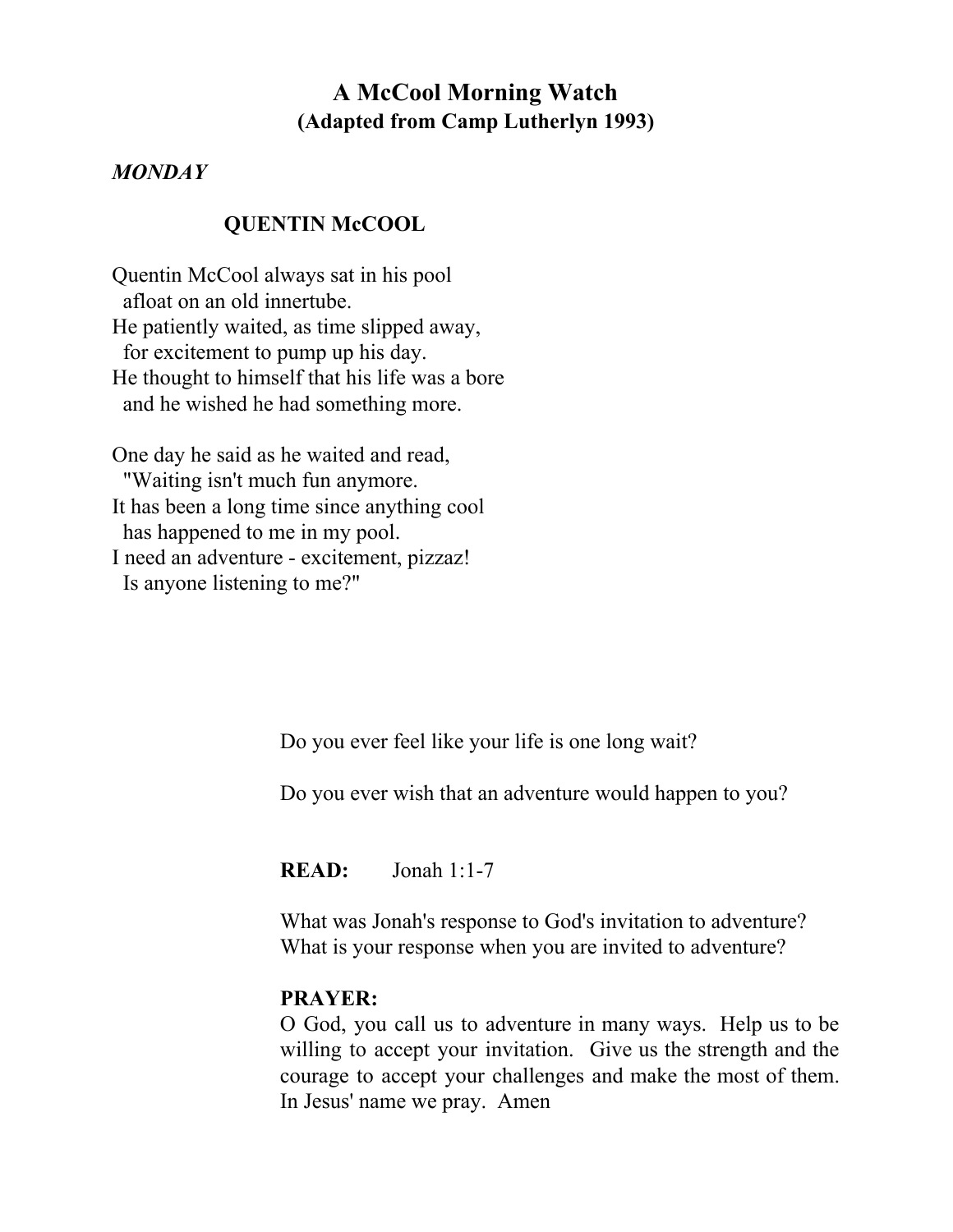# *TUESDAY*

From the depths in a flash it came with a splash and Quentin was carried away. It was dark; it was wet and he still cannot say what manner of creature attacked him that day. Like Jonah he rode in that creature all night he shivered with cold and with fright.

"Adventure!" he cried as the thing opened wide and spit him out onto the sand. He stood in the sun on a strange lonely shore...

He was not in his pool anymore.

It was clear at a glance that this land of romance was an isle in a very large sea.

A dark rocky mountain rose tall through the trees that swayed in the grip of an uneasy breeze. The sounds from the forest came out of his dreams; creatures howled, they hooted, and screamed. There were tracks on the ground and they ran all around; they were different and strange; they were big!

It was clear in his fright, he'd need shelter that night. He'd no wish to sleep under the stars. He found as he searched for a sheltering place a wee cave in a broken rock face. The last rays of the evening sun filtered in as he peeked at the small space within.

> Quentin's life seemed to be one long wait for something exciting to happen - which it eventually did.

What makes life exciting?

**READ:** Matthew 28:19-20

Is there a Christian adventure?

### **PRAYER:**

Creator God, help us to find excitement in our lives. And help us to be excited about things that are good for us, for others,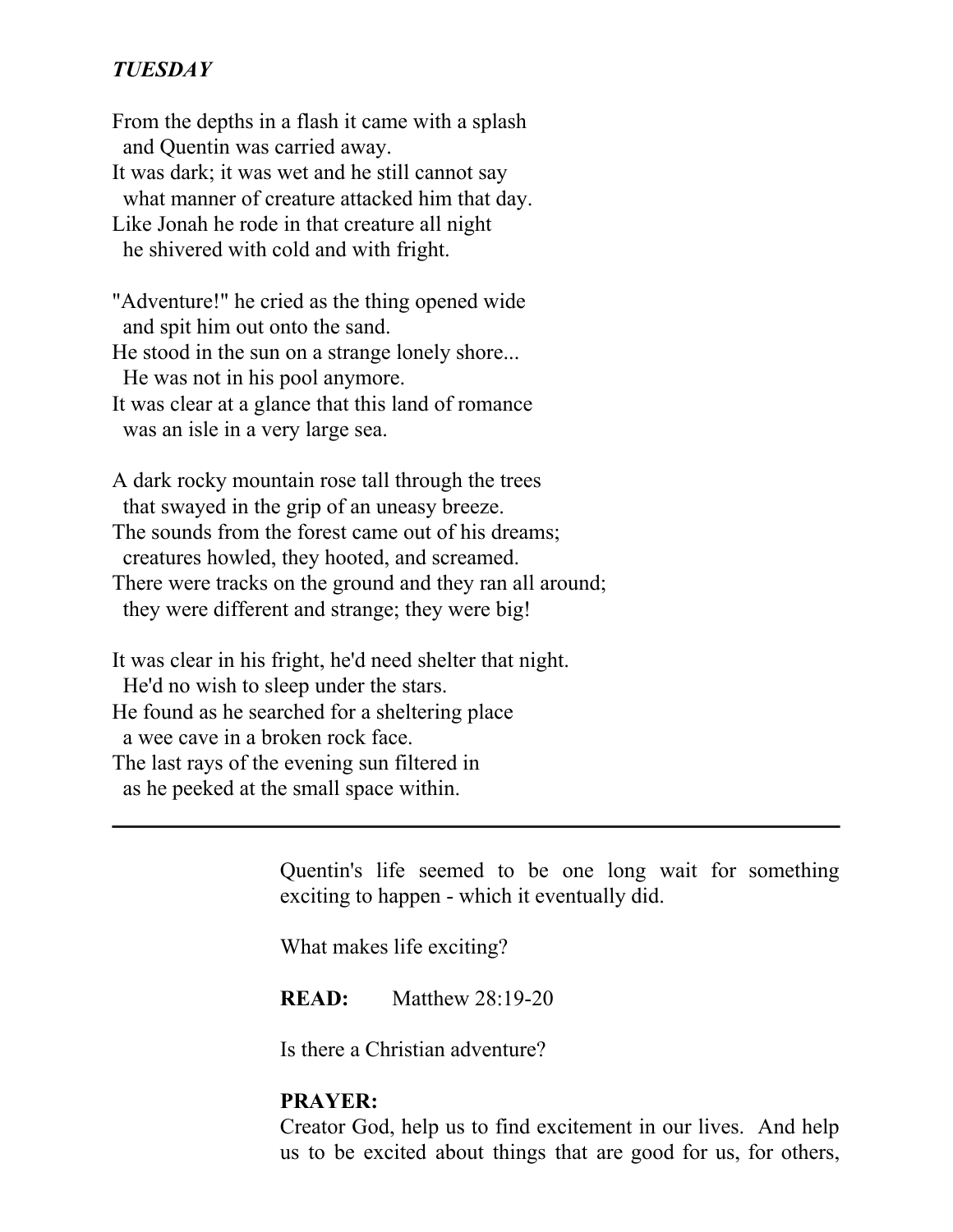and for our world. In Jesus' name we pray. Amen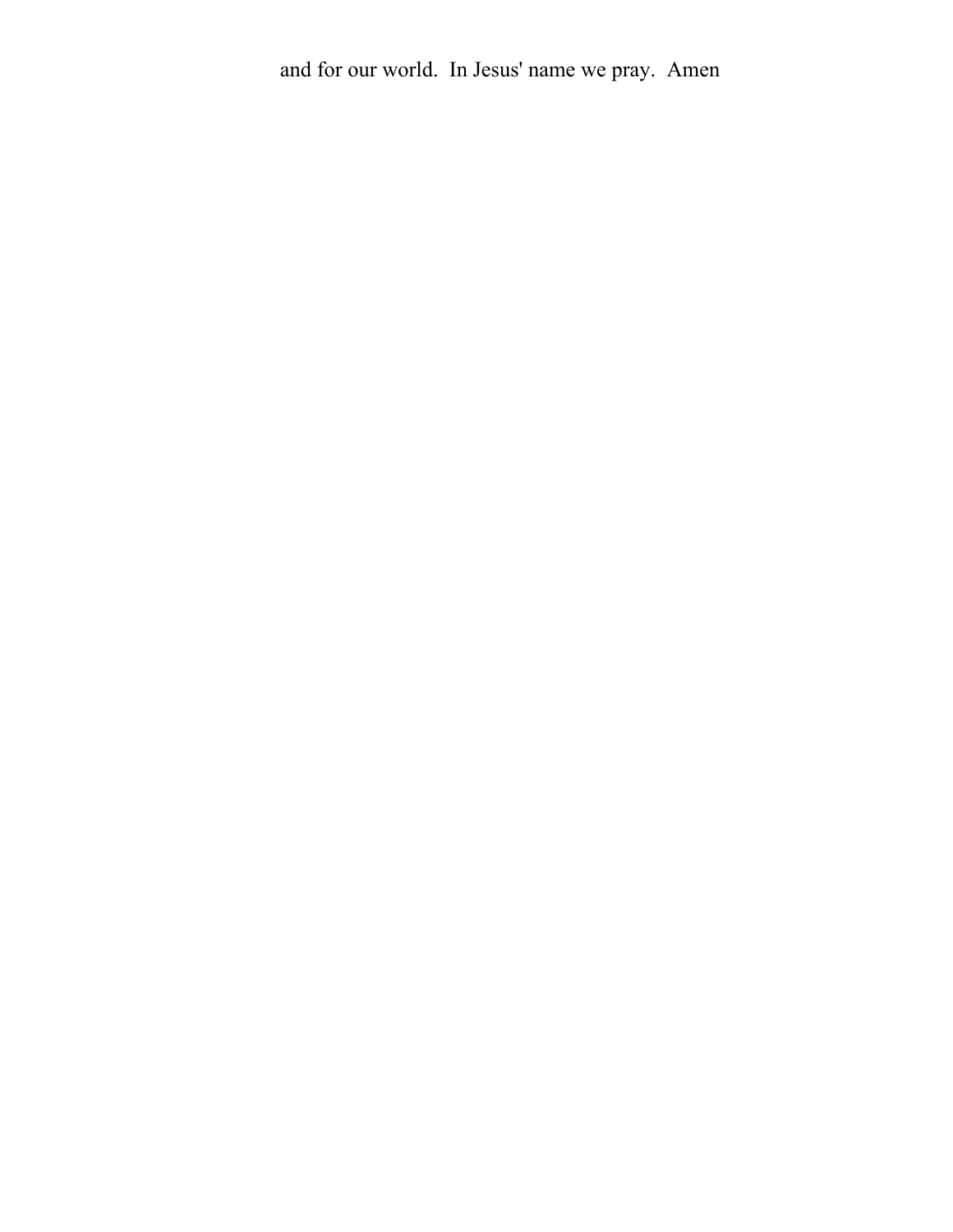### *WEDNESDAY*

That someone had been here before him was clear There were things in the cave; toward the rear: A bag with a book, a jack knife, an old map, matches, some beans, and a cup. He heated some beans in the cup on a fire and studied the torn yellow map.

It showed the green isle with its high rocky peak. An "X" marked a place near the top. "Treasure," thought Quentin, perusing the map, "Tomorrow I'll find that "X" spot." He pitched the old tent in the dark, growling night and tried hard to sleep, but could not.

He rose, took the bag, and he climbed all day long; never stopping 'til he reached the top. He found a great door in a wall made of stone it cracked open before he could knock. A voice from inside whispered, "Premé Diem." and Quentin hid under a rock.

The door opened wide and the creature inside said, "Quentin McCool come on in." Quentin was scared. He just wasn't prepared for a stranger to know him by name. But the sound of the voice left Quentin no choice and he followed the creature within.

> Quentin found some handy items - including a map - that may be helping him succeed in his adventure.

What handy items have you found that help you in adventures?

**READ:** John 14: 15-26

Trust the Holy Spirit to be your map. What is your idea of where this guide wants to lead you?

### **PRAYER:**

Guide us, O God and help us to locate and learn to use what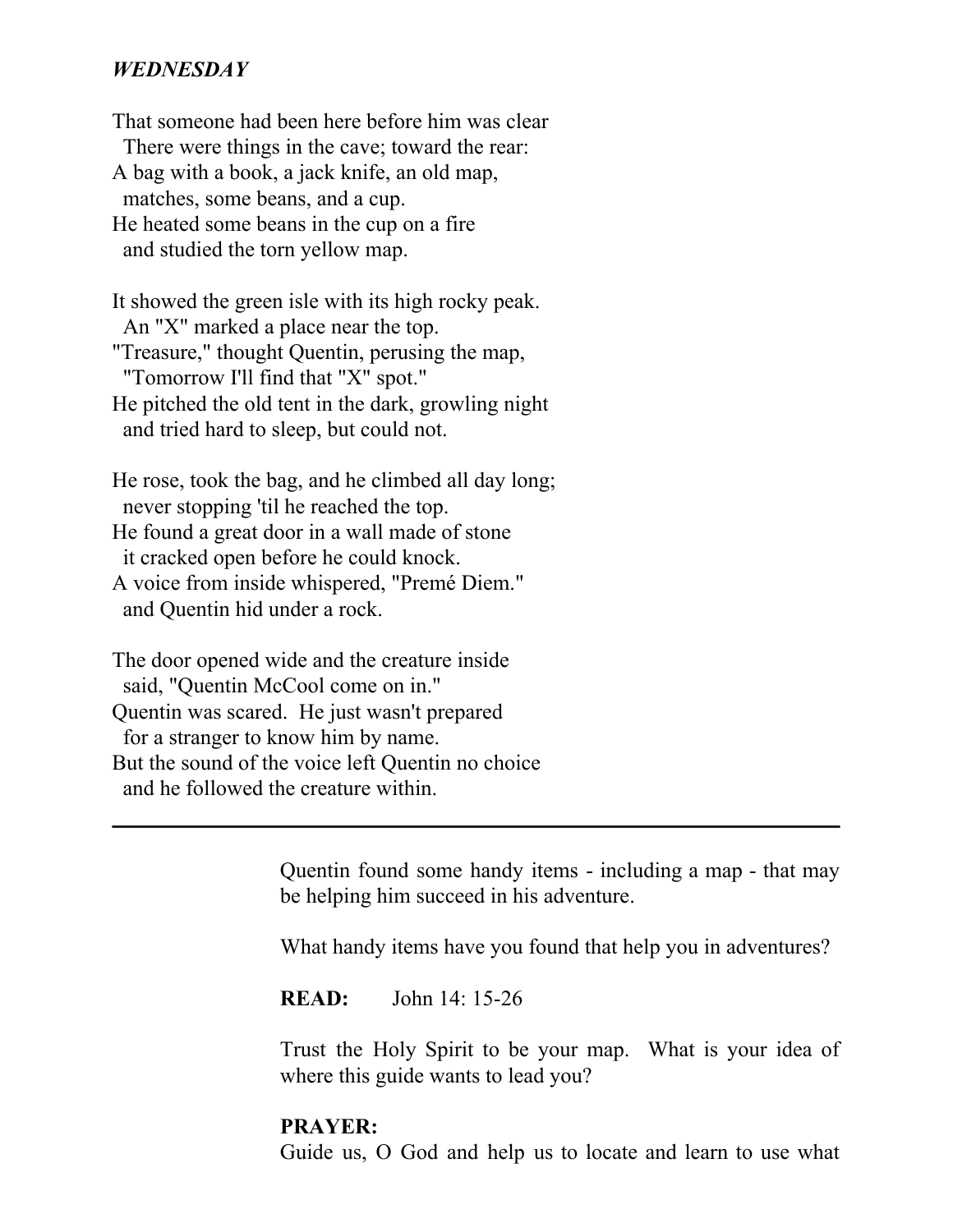you have given us as equipment for the adventure of Life. Amen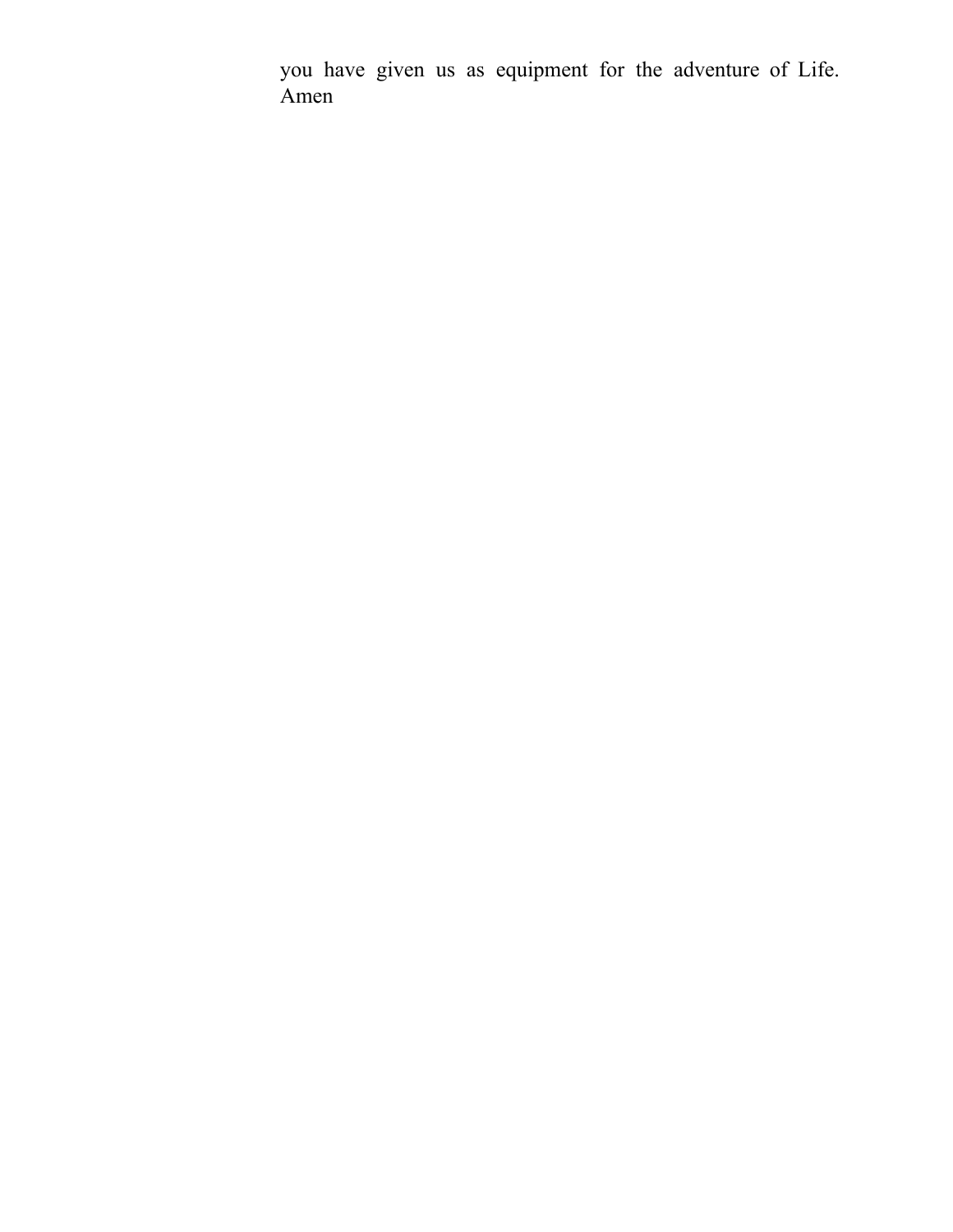# *THURSDAY*

"I listened to you when you called from your pool and that is why I brought you here. Now reach in your bag and take out the big book for the book is your journal of days. Look over the pages and see what you see and then read an example to me.

He opened the book and he saw written there each day of his life in detail. He flipped through pages from birth to the present He was startled, surprised, and alarmed. His once busy life had grown boring and dull and the words on each page were the same.

"Quentin McCool always sits in his pool afloat on an old innertube. He patiently waits as the time slips away, for excitement to pump up his day. He thinks to himself that his life is a bore and wishes for something to do."

"You see it is just as I thought," said McCool, "life has become dull in my pool. I wait, and I wait, and then wait some more what's wrong with this world such a bore?" "The problem is not with the world, my boy... I'm afraid that the problem's with you."

> Someone pulled Quentin into this adventure on purpose. We know something about Quentin's adventure. What is the goal or adventure of the one-who-lives-in-the-mountain? Has your life ever been dramatically changed by someone you didn't know and may have met by accident?

**READ:** Matthew 4:18-22

How can following this rabbi change your life?

### **PRAYER:**

Lord, help us to pay attention to the lives of others around us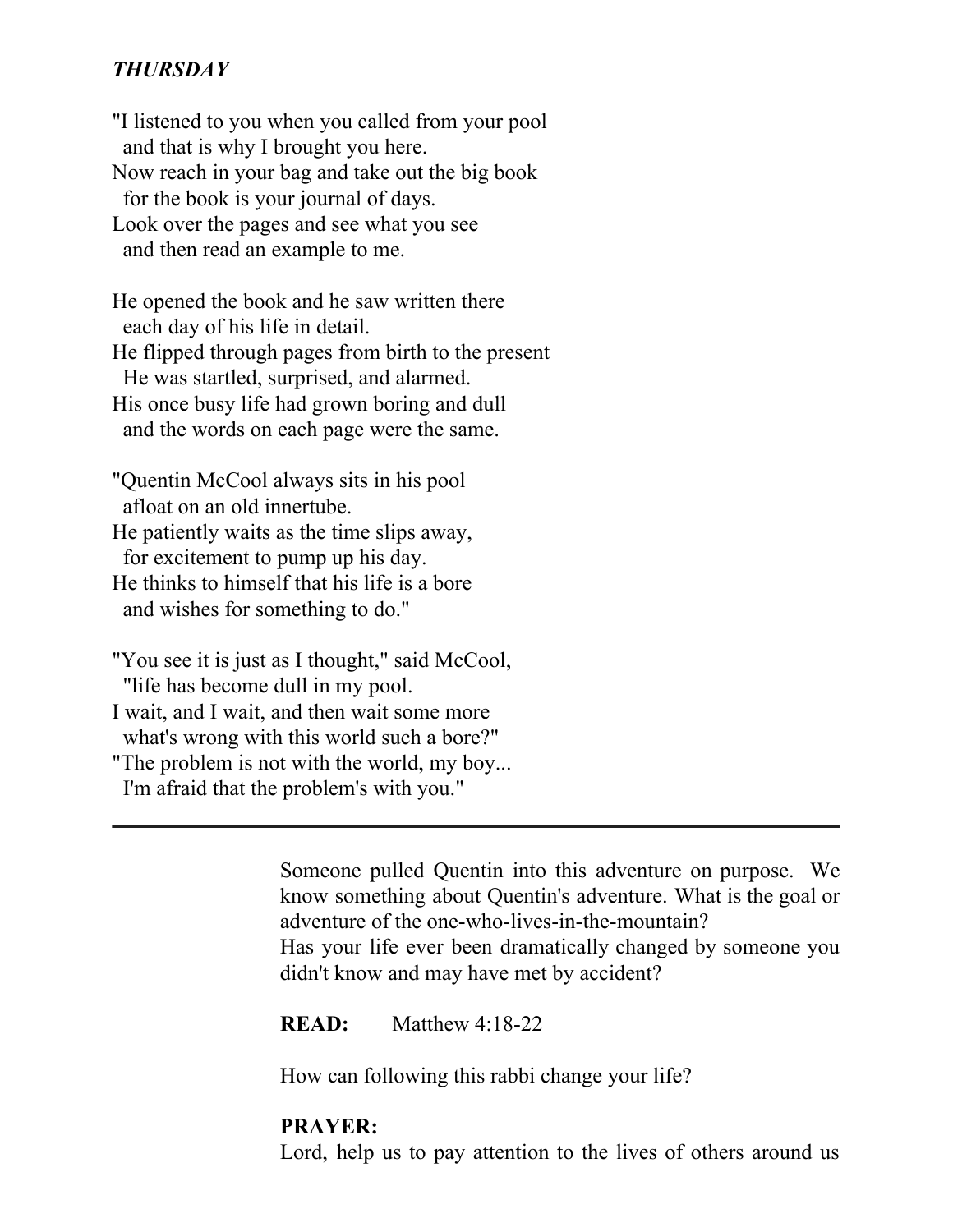and how we affect each other for good. Amen